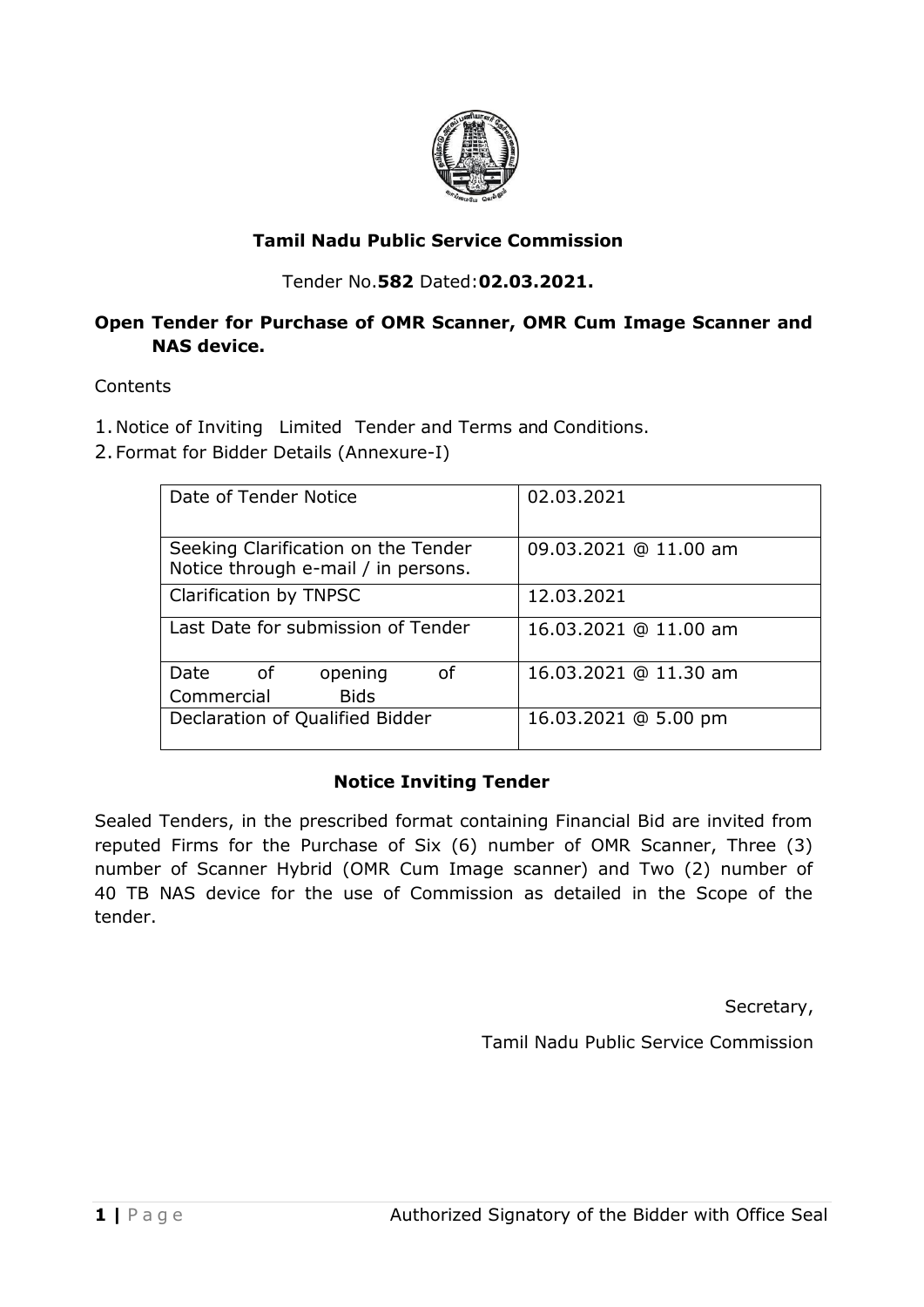#### **I. Requirement:**

| Sl.no        | <b>Description</b>                          | <b>Specification (Model)</b>   | Quantity                |
|--------------|---------------------------------------------|--------------------------------|-------------------------|
|              | <b>OMR Scanner</b>                          | <b>Scantron Opscan - 6</b>     | 5                       |
| $\mathbf{2}$ | Inbuilt Scanner (OMR Cum Image)<br>(Hybrid) | <b>Scantron Insight - 700C</b> | 3                       |
| 3            | NAS device (40TB)                           | <b>Western Digital</b>         | $\overline{\mathbf{z}}$ |

## **II. Eligibility:**

- 1. The bidder should be a company / Firm registered under the Indian Companies Act 1956/2013 or firm.
- 2. The bidder must have a valid website.
- 3. Should have valid PAN number and GST Numbers for their firms

4. The Tenderer should have the annual turn over of above Rs.50 lakhs in the last three financial years.

# **III. Conditions:**

- 1. Successful vendor shall accept the work order within 2 days of receipt of work order.
- 2. All the materials should be covered in warranty for 5 years.
- 3. Tenderer should attach audited balance sheet of last three years.
- 4. Successful bidder will have to deposit an amount of Rs.1 lac per machine in form of irrevocable bank guarantee in favour of Secretary, Tamil Nadu Public Service Commission which will be retained till the completion of warranty / AMC period of 5 years.
- 5. The Tenderer should be a manufacturer/ Supplier/ System Integrator who must have supplied and installed OMR units in the Institutions in India continously for the last five years.
- 6. Tender once submitted will not be allowed to be withdrawn, altered, or cancelled in part or in whole. Any deviation from these conditions will be liable to disqualify the tenderer and the earnest money along with security deposit of concerned forfeited of concerned firm will be forfeited.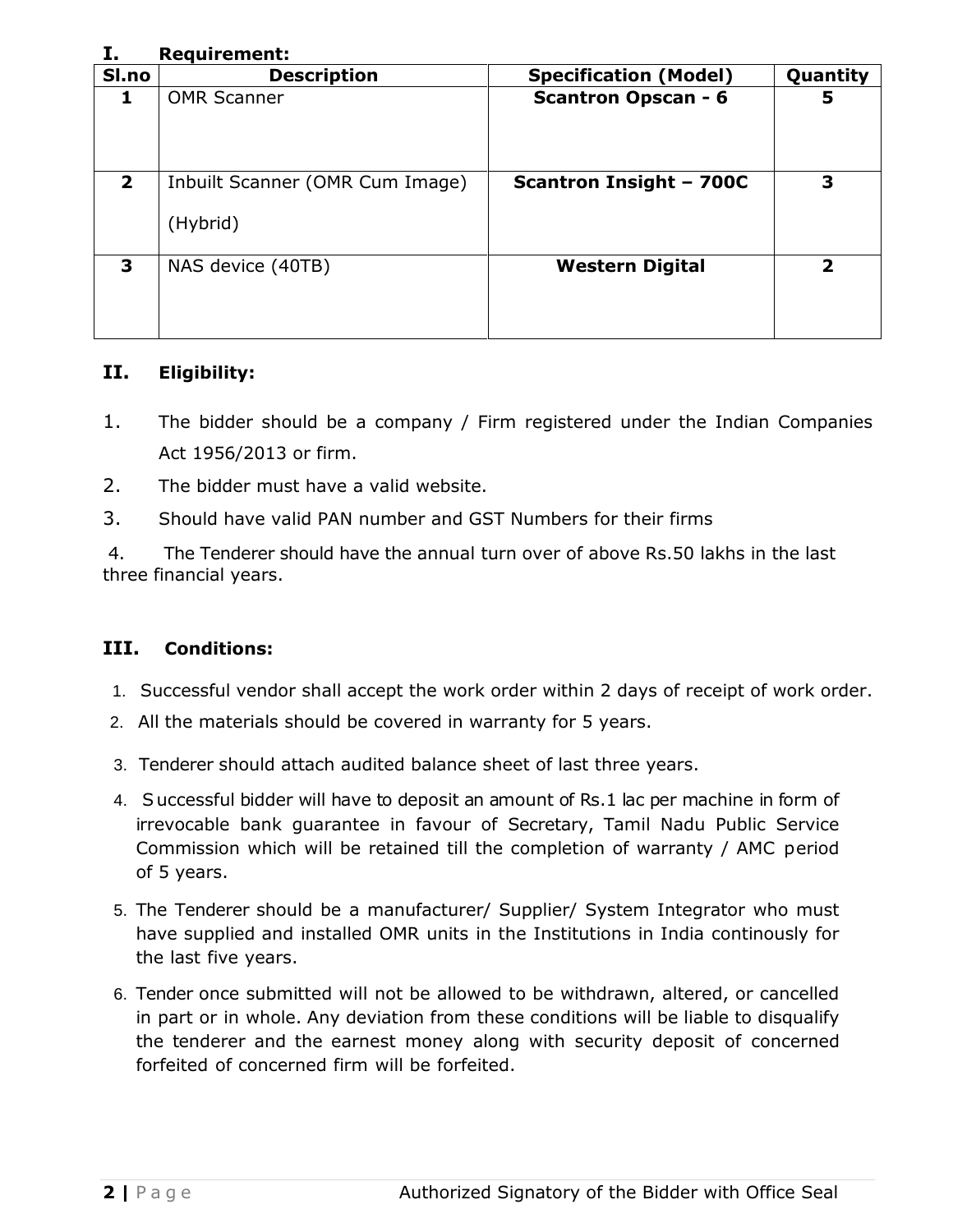- 7. TNPSC will also have the right to claim damages which it may suffer on account of non supply of the material. The Commission reserves the right to reject the lowest tender or all the tenders without assigning any reason.
- 8. The tenderer should sign all the pages of the tender document with official seal.
- 9. The vendor should rectify the problems in person only. Remote monitoring /clarification is not allowed.
- 10. In case of any problem / issue in the scanner or other items, it shall be rectified by the supplier within a period of 2 (Two) days.

## **IV. Submission of Bids:**

The Financial Bid should contain only Price Bid as in Annexure-I.

## **V. Evaluation of Bids:**

## **1. Financial Evaluation and Comparison of Bids**

Financial bid will be opened on the date and time mentioned in the fact sheet at the office of TNPSC .The Bidder with the lowest rate would be awarded with the contract, subject to the fulfillment of tender conditions given in this tender documents.

# **VI. Validity of Bids:**

The bids submitted for this tender shall be valid for 3 (Three) months from the date of submission of tender.

# **VII. EARNEST MONEY DEPOSIT (EMD):**

- 1. Each tender should be accompanied with earnest money of Rs.1,00,000/- [Rupees One Lakh only] in form of Draft Draft in favour of the Secretary, Tamil Nadu Public Service Commission,Chennai. Other mode of EMD will not be accepted.
- 2. No concession /exemption regarding deposit of earnest money will be given on any ground what so ever and tenders not accompanied with earnest money will be rejected straightway.
- 3. EMD of the successful bidder will be adjusted in the Security Deposit.
- 4. The Earnest Money will be forfeited on account of one or more of the following reasons:
	- i. Bidder withdraws its Bid during the validity period specified in Tender Document.
	- ii. In case of a successful bidder, the said bidder fails to sign the Agreement in time; or furnish Performance Bank Guarantee.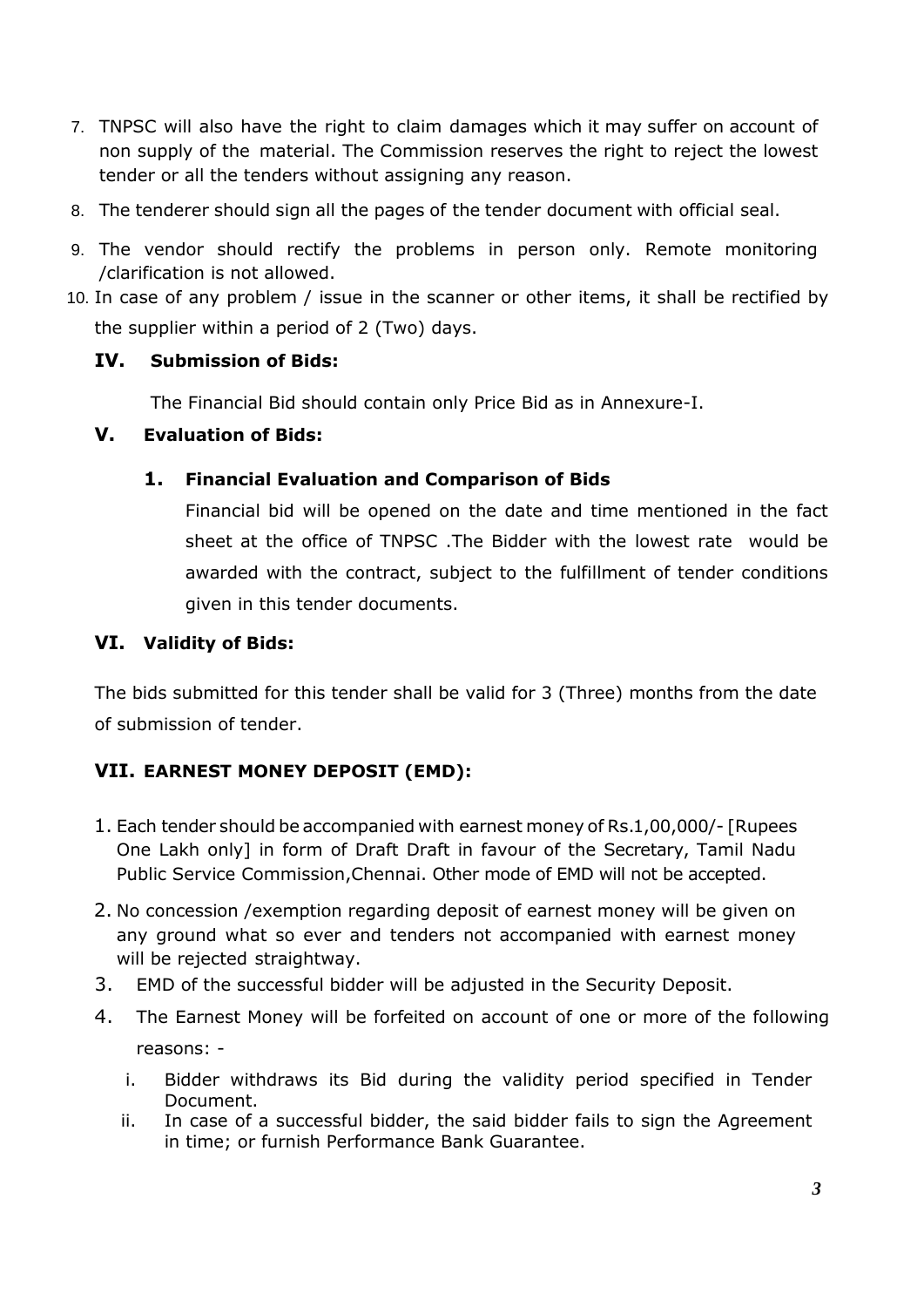- 5. EMD of all unsuccessful bidders would be released by TNPSC within one month of the bidder being notified as being unsuccessful.
- 6. The EMD amount is interest free and will be refundable to the unsuccessful bidders without any accrued interest on it.

#### **VIII. Right to Terminate the Process**

TNPSC reserves the right to annul the Tender Document process, or to accept or reject any or all the Bids in whole or part at any time without assigning any reason and without incurring any liability to the affected bidder(s) or any obligation to inform the affected bidder(s) of the grounds for such decision.

#### **IX. Clarifications and amendments of Tender Document**

1. During the process of evaluation of Bids, TNPSC may, at its discretion, ask Bidders for clarifications on their bid. The Bidders are required to respond within the prescribed time frame for any such clarification. In case of non-compliance, their bids will be disqualified and rejected without further notice.

## **X. Late Bids**

1. Bids received after the due date and time for any reason whatsoever, shall not be entertained and shall be returned unopened. TNPSC shall not be responsible for any postal delay or non-receipt / non-delivery of the documents. No further correspondence on the subject will be entertained.

#### **Note:-**

i. Evaluation Committee may, at its discretion, call for additional information from the bidder(s) through email / telephone /meeting or any other mode of communication. Such information has to be supplied within the set out time frame as provided by Evaluation Committee, otherwise Evaluation Committee shall make its own reasonable assumptions at the total risk and cost of the bidders and the bid is liable to be rejected. Seeking clarifications cannot be treated as acceptance of the bid. The bidders shall provide all the necessary documents, samples and reference information as desired by the committee. The bidders shall also assist the committee in getting relevant information from the bidders' references.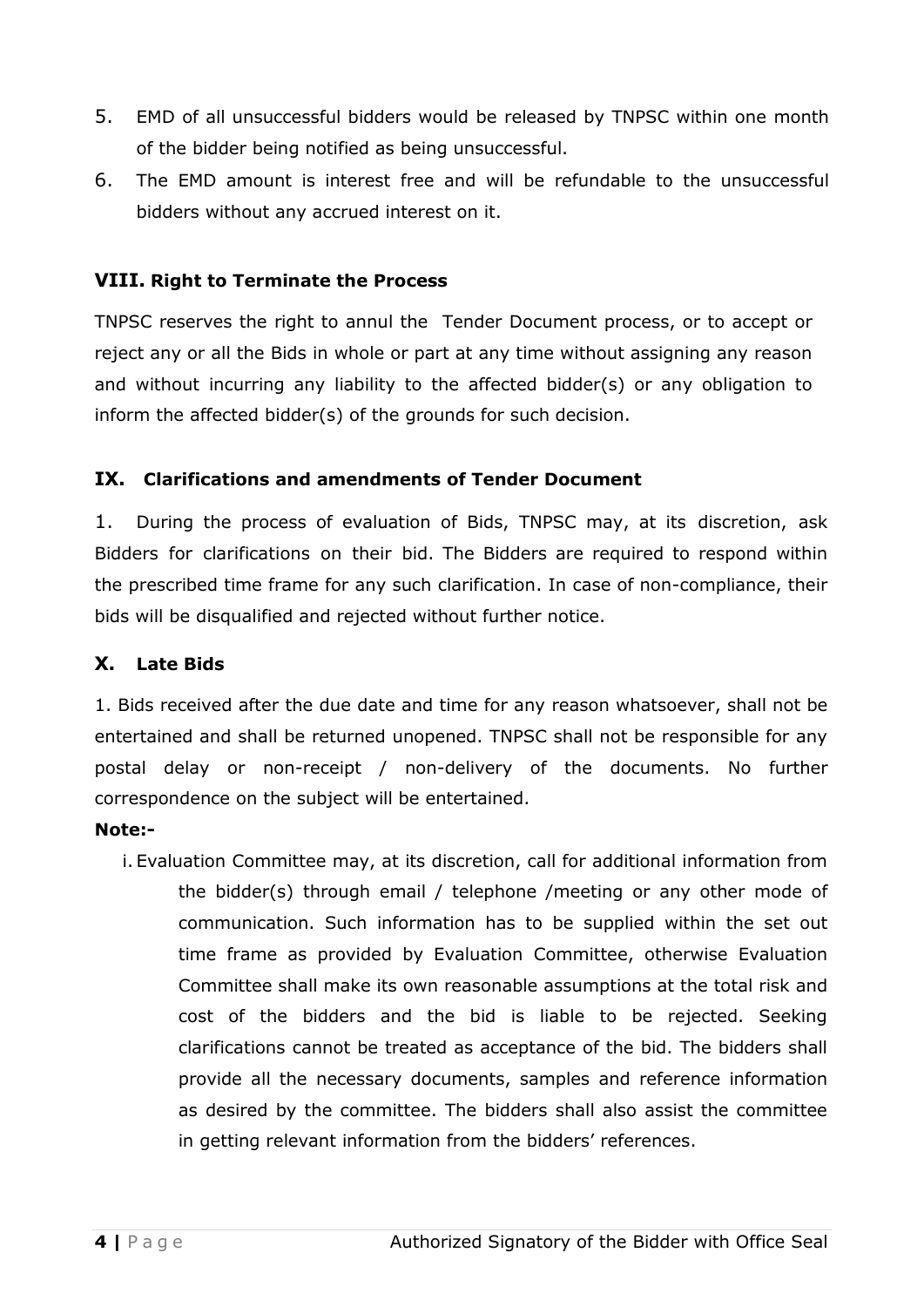ii. If any of the queries raised by the supplier regarding the tender conditions or related subject will be clarified before the date specified in the fact sheet. If not answered, the Tender condition provided in the Tender document is final and nothing to be clarified.

#### **XI. Notification of Award of Contract**

TNPSC will notify the successful bidder in writing that its bid has been accepted and supply order will be issued within a period of one week.

## **XII. Payment:**

No payment will be given to the supplier as an advance. Complete payment will be made on the successful completion of tender i.e. installation, operation and training etc. in the office of the Commission.

#### **XIII. Penalty:**

Supply of goods / machineries as per supply order will have to be made within 15 (Fifteen) days from the date of issue of supply order in respect of all the items, failing which a penalty for the late execution of the job will be levied on the amount payable as under:-

| for delay upto seven days of the time<br>limit prescribed in the supply order.                                 | Upto 10% of the value of supply<br>order. |
|----------------------------------------------------------------------------------------------------------------|-------------------------------------------|
| For delay more than seven days and<br>supply upto 15 days of the time limit<br>prescribed in the supply order. | Upto 20% of the value of<br>order.        |

**ii.** If the delay is more than 15 days of the The order may be cancelled and time limit prescribed in the supply order Earnest Money will be forfeited.